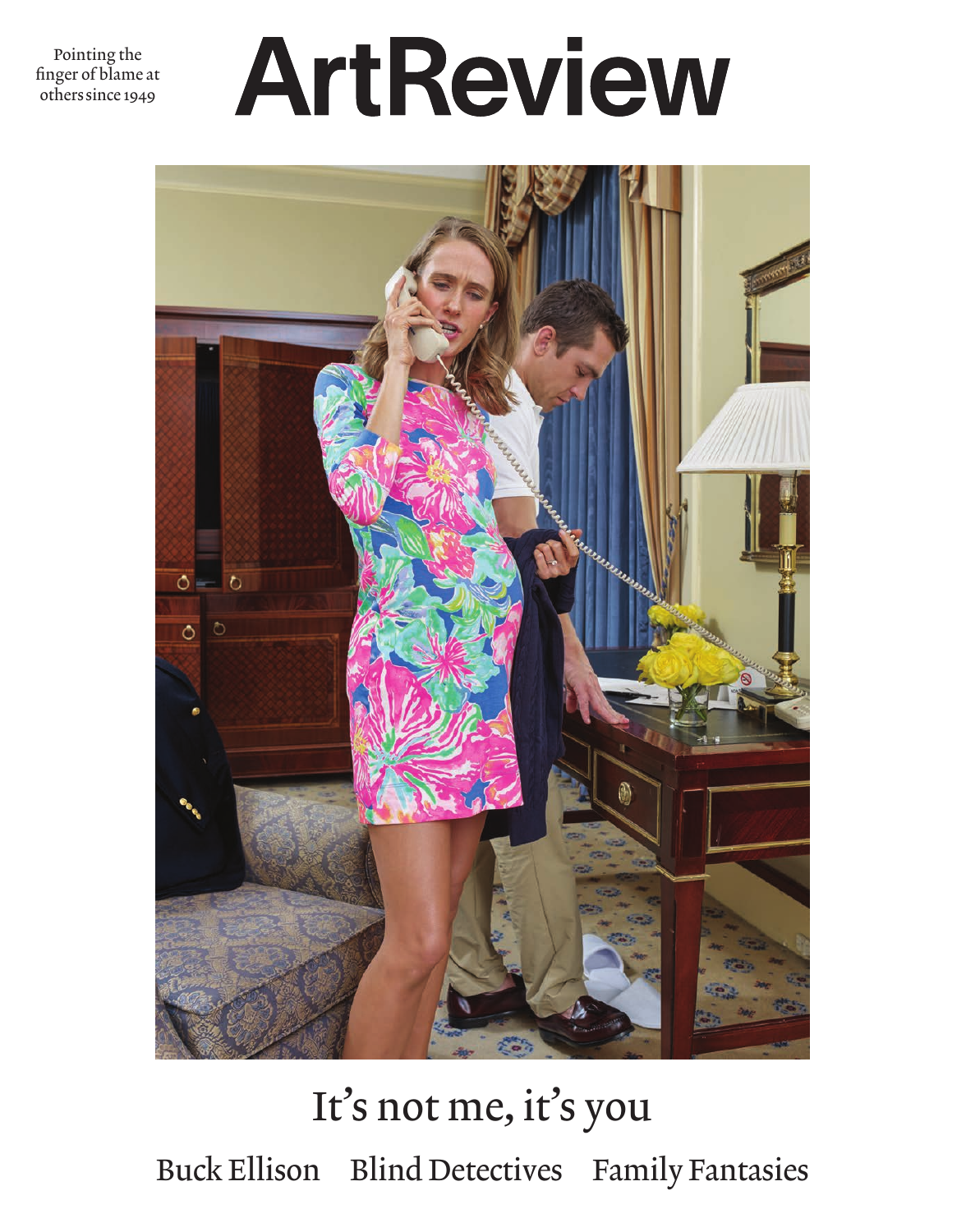## Richard Bosman

*by Brad Phillips*



## Is this what it feels like to be an artist?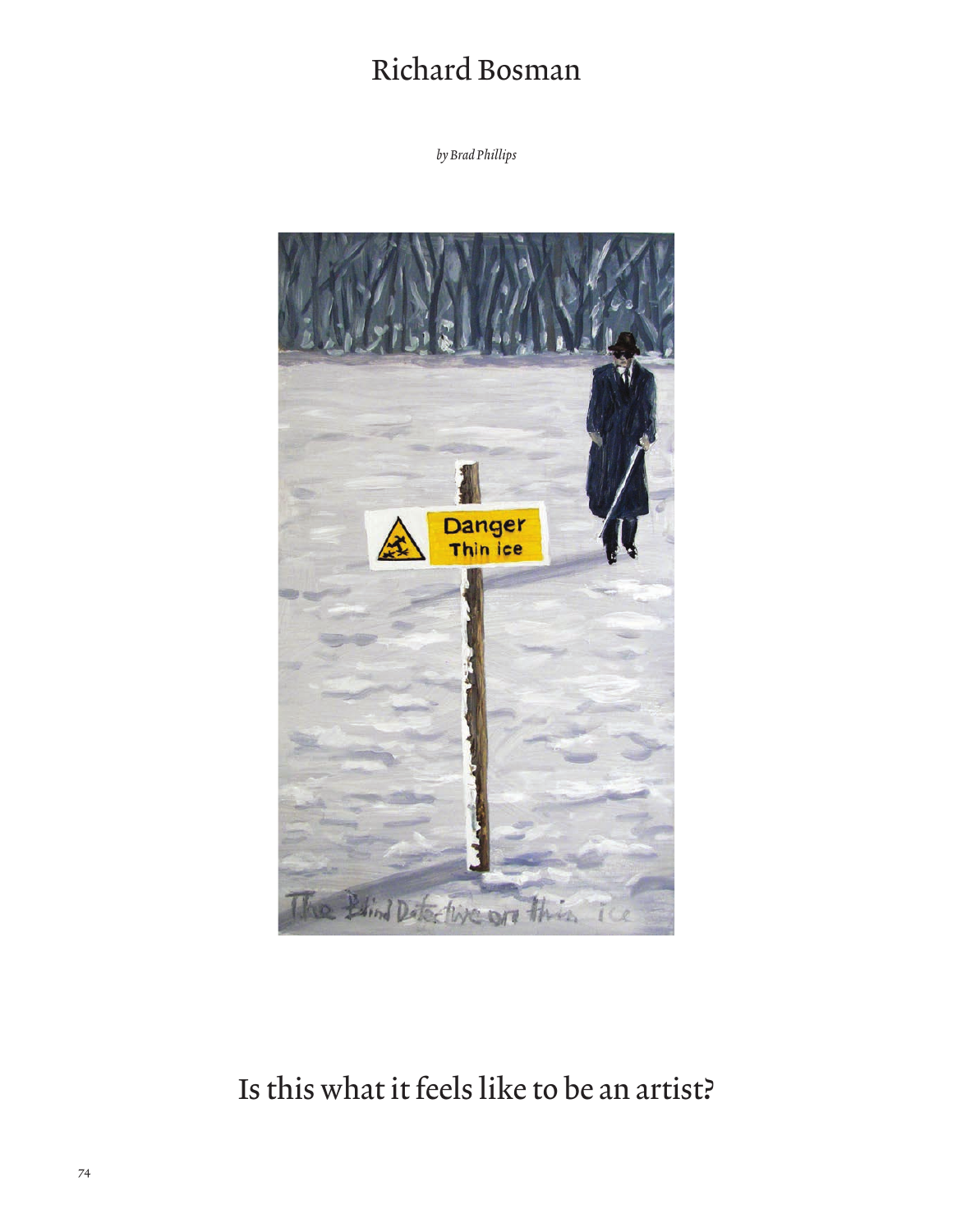

*above Barnett Newman Studio*, 2010–11, oil on canvas, 198 × 122 cm *facing page The Blind Detective on Thin Ice*, 2012, oil on canvas, 97 × 56 cm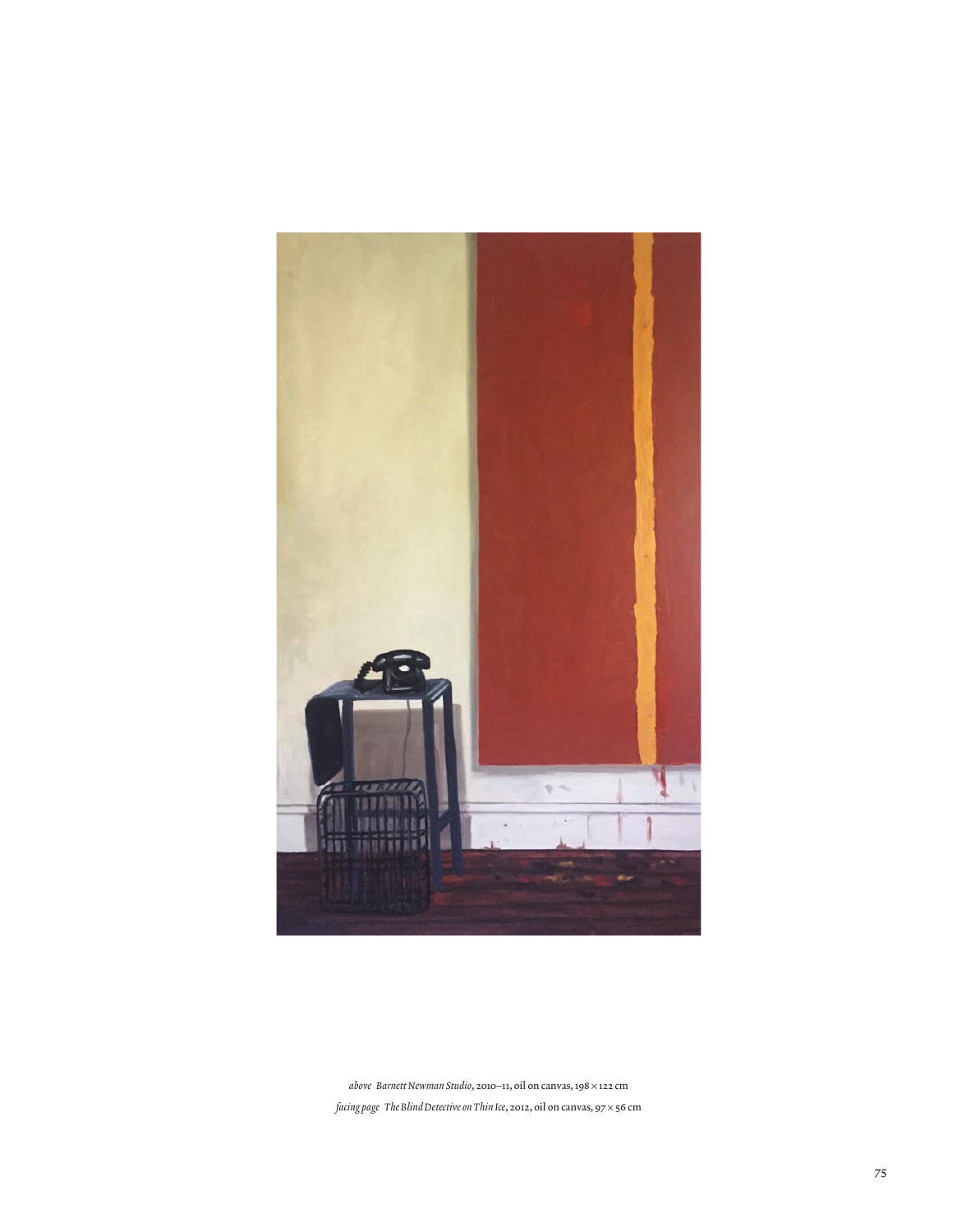

*DB Cooper's Gamble*, 2019, oil on canvas, 142 × 91 cm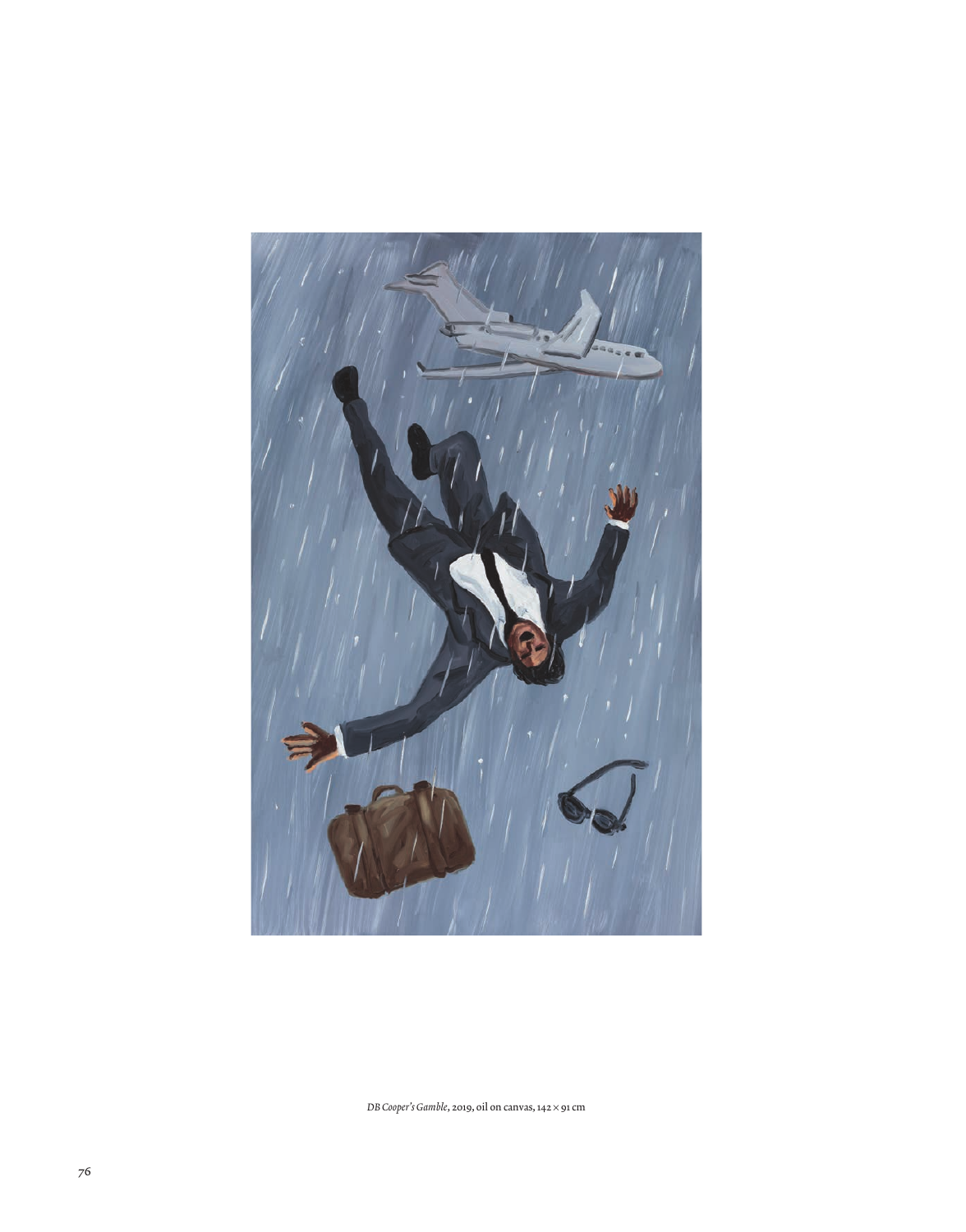

*Bad Kitty*, 2019, woodcut, 60 × 43 cm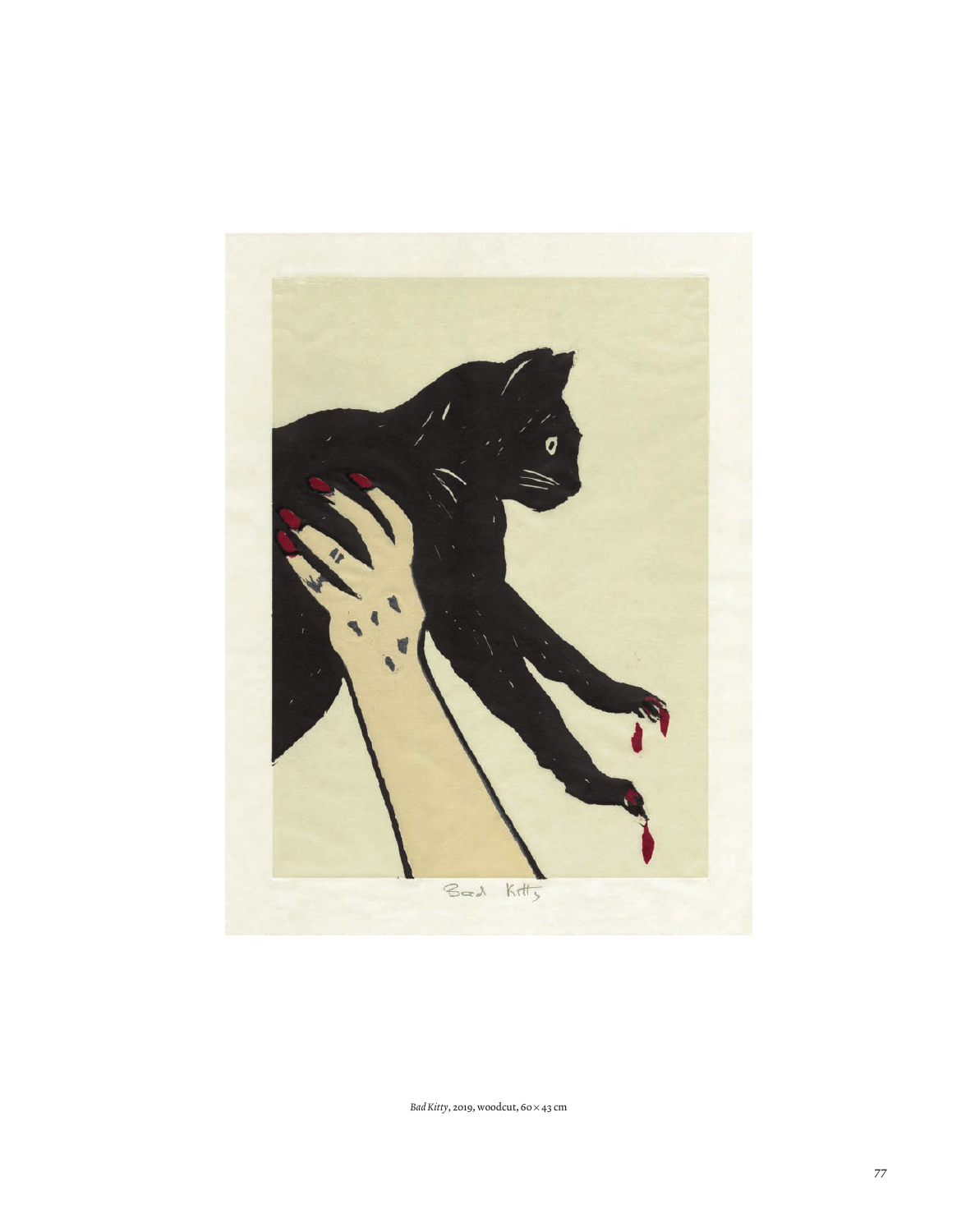

*Knife*, 2015, oil on canvas, 74 × 48 cm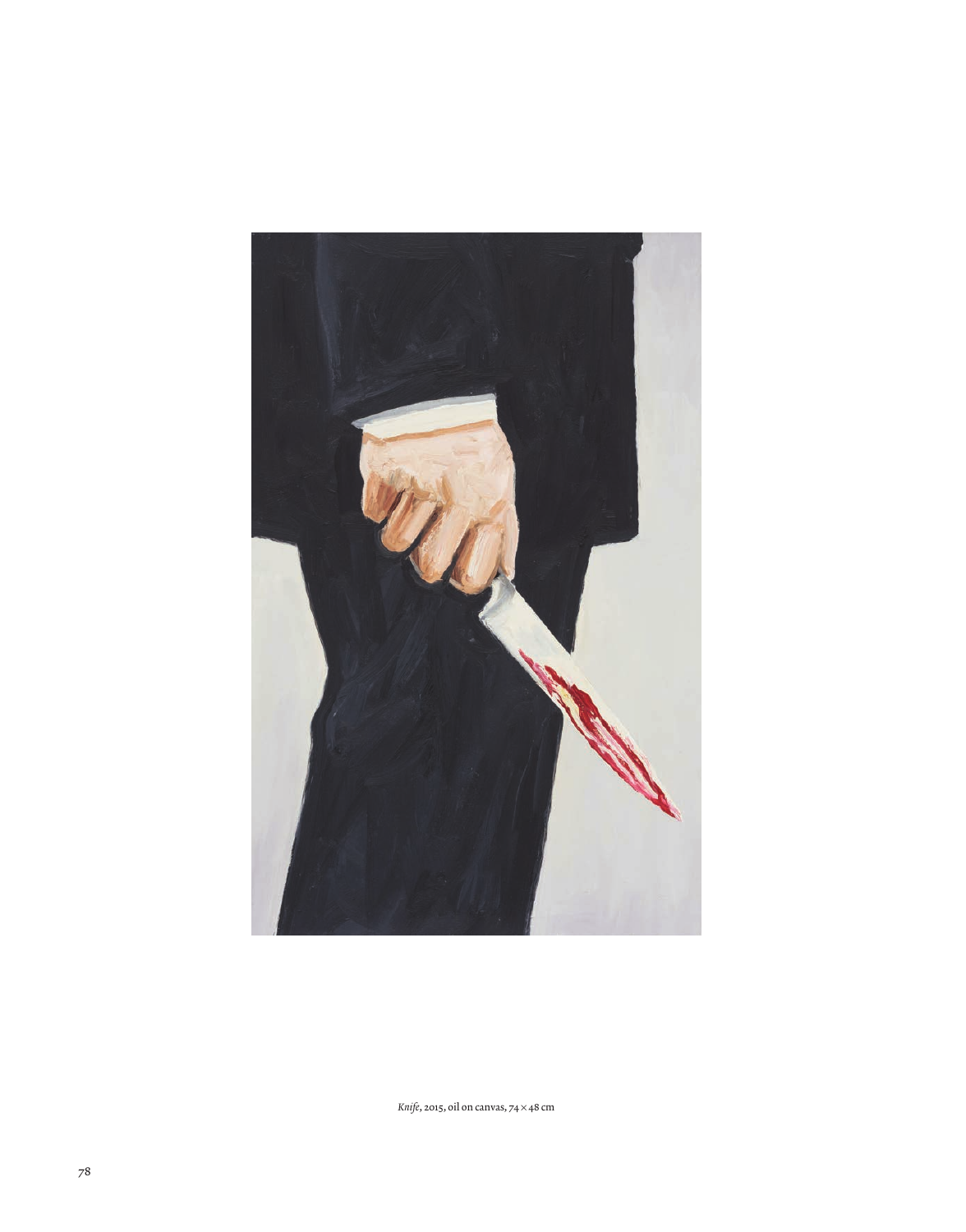

*Oven Fire*, 2017, monoprint, 47 × 36 cm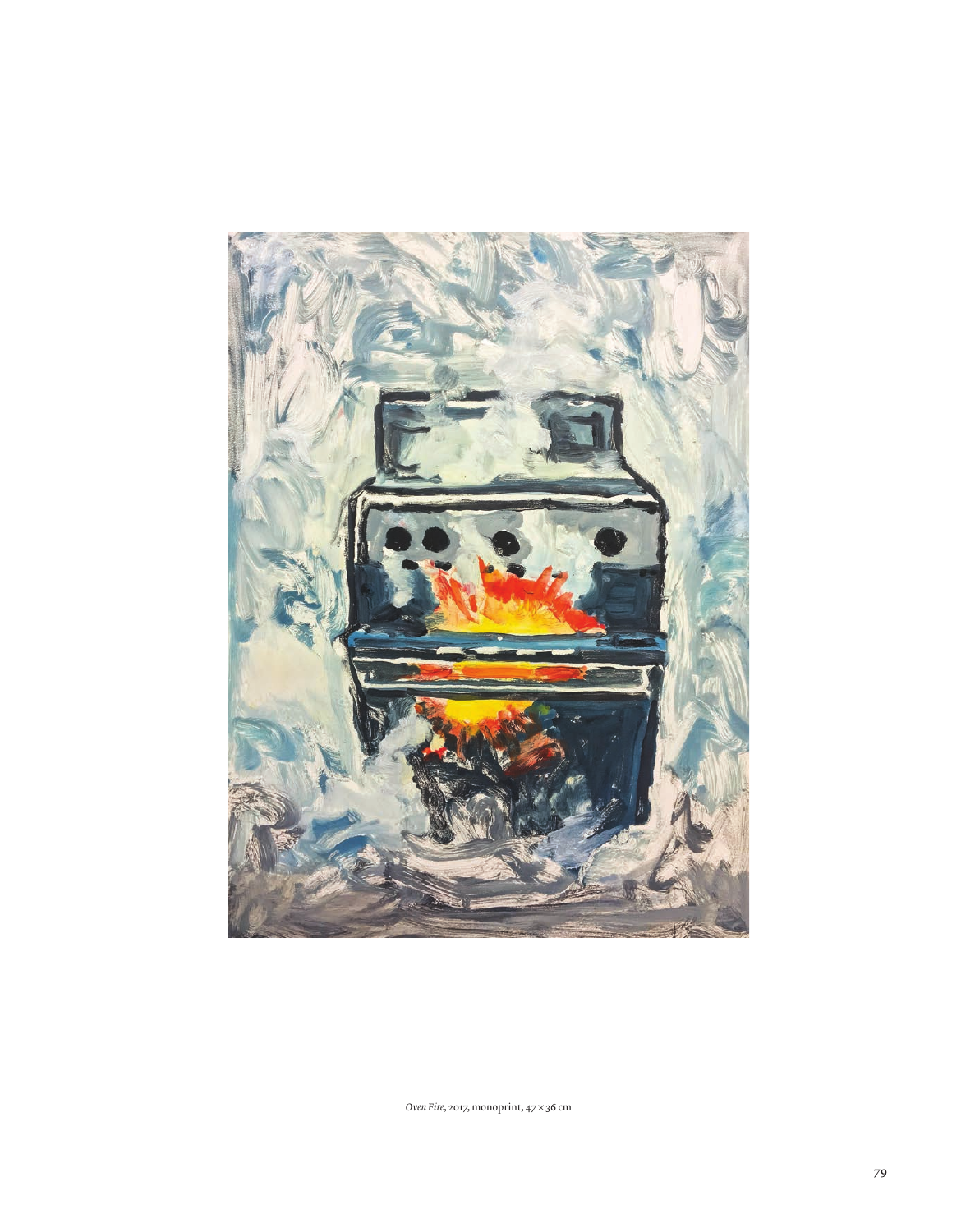I'm Canadian. Like all Canadians I was raised on American entertainment media. I watched American news. I watched American television. I watched American movies. American media both entertained and educated me, showed me what the world was and how to live within it.

America, in many ways, is my very favourite movie. It's a multigenre epic, with a particular talent for depicting action, comedy, romance and horror.

When I first encountered Richard Bosman's work, it seemed as if I'd found an artist whose paintings were the storyboard for this most incredible of films; someone who understood just how *noir* America is, with its historical cast of sleazy characters, cynical scenarios and emphasis on personal over communal prosperity. Or at least that's how some psychogeographic component of Canada,

crippled by both an inferiority *and* superiority complex, characterises our southern neighbours, whom we're both fascinated by and judgemental of.

Many immigrants to North America learn English by watching soap operas. Soap operas compress language into its most fundamental, juicy elements, by using melo-

drama to tell personal and dynastic stories. When learning a new language, words related to survival are the ones you must grasp first; words like *danger*, *love*, *help*, *fire*, *police* and *emergency*; all components of a noir, melodramatic vocabulary.

Bosman was born in 1944, in Chennai, India, was raised in Egypt and Australia, and settled in the United States in 1969. This information, when I received it, was instructive, and makes further sense after you learn that much of Bosman's early work was inspired by, and based on appropriated images from, Hong Kong comic books from New York's Chinatown: detective stories, and tales of the fictional Judge Dee, a magistrate from the Tang Dynasty. In this way Bosman is operating within a Möbius strip of translation and language acquisition by way of motifs and types imbued with drama, action and romance. It reminded me of how my Chinese doctor in Vancouver learned English by watching the classic American soap opera *As the World Turns* (1956–2010)*.*

Bosman paints many subjects, many scenes and many moods, but those that seem absent from his body of work are peace of mind, serenity, safety and relaxation

In an email exchange, Bosman cited noir films and the works of Joseph Conrad as further inspiration. Early on, he introduced into his paintings a character called The Blind Detective, who is literally that: a gumshoe in a trench coat, replete with dark glasses, a cane and a pistol, attempting, somewhat haplessly, to solve crimes he's clearly ill-equipped to investigate. In *The Stabbing of The Blind Detective* (1981), Bosman's hero points his gun at a handcuffed, blindfolded woman, unaware he's about to be knifed in the back by a sinister hand intruding on the leftward edge of the canvas. In *The Blind Detective in the Hall of Mirrors* (2012), the protagonist, pistol and cane at the ready, is confronted by seven reflections of himself, none of which he can see, ostensibly trying to catch a criminal he's simply outmatched by. In *The Blind Detective on Thin Ice* (2012), the same figure walks across a

frozen pond, directly towards a sign cautioning him to cease walking, which he of course cannot see. Beyond being beautifully painted – Bosman's seemingly casual, expressive brushwork belies a deep aptitude for realism – these paintings are funny while also being poignant and sad.

Over the course of his career Bosman

would move from a faux-naive style into a more loosely rendered, realist figuration. His themes, in turn, migrated away from crime (or piled further hardships on top of crime) but not from calamity and disaster. One series of paintings presents the interior of a car, the rearview mirror the central point of the image, often showing the driver holding a gun, or engaged in other crime-related or life-anddeath scenarios. This sort of perspective is only ever seen elsewhere in film, and film motifs have indeed become increasingly apparent in Bosman's work.

Over the last two decades, not only film but the sea disasters of Conrad's stories, and notions of man versus nature (and domesticity), have also increasingly informed his paintings and prints. A sampling of the range: *DB Cooper's Gamble* (2019) depicts the famed skyjacking bank robber plummeting through the sky, away from the plane he's just leapt from. *Knife* (2015) is a beautifully composed, somewhat



*The Blind Detective in the Hall of Mirrors*, 2012, oil on canvas,  $66 \times 97$  cm